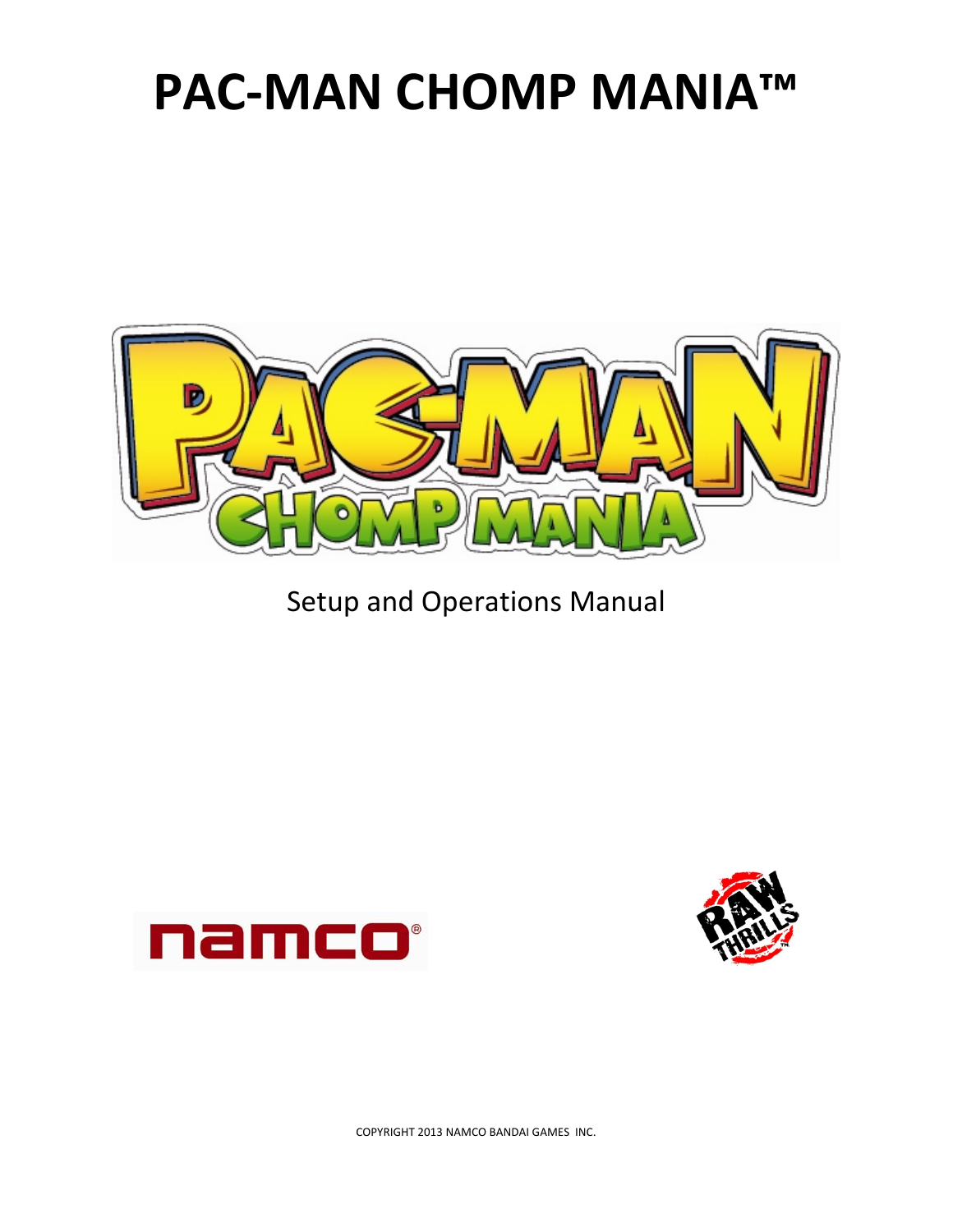### **Safety**

#### **OPERATION**

Before operating game, read this manual. Failure to properly install and operate this game could result in malfunction or accident. Operate the game in accordance with the manual.

#### **TRANSPORTING**

The cabinet is very heavy. Because the monitor is high, the cabinet is also very top-heavy. Use appropriate care when moving or transporting cabinet. It contains fragile glass and electronic components. Avoid rough handling.

#### **HANDLING COMPONENTS**

Many components are extremely sensitive to handling, environmental and Electrostatic Discharge (ESD) events especially the computer. Do not handle it roughly. Before servicing, call your distributor and inquire about the PC warranty. Use proper ESD procedures when servicing. Protect components from harmful environmental conditions, such as extreme temperatures, excessive moisture or other damaging effects.

#### **DISCONNECT POWER**

Always turn the power off and unplug the unit before servicing or making adjustments unless otherwise instructed. Installing or repairing components while power is on can damage the components and void the warranty.

#### **GROUNDING**

Avoid electrical shock. Do not plug in AC power until you have inspected and properly grounded the unit. Only plug into a grounded, three-wire outlet. Do not use a "cheater" plug or cut off the ground pin on the line cord.

#### **ELECTRICAL SHOCKS**

There is no isolation transformer in the cabinet. Disconnect AC power before servicing. However, be aware that lethal voltages can remain in the electronic components even when AC power is disconnected. Use extreme caution when servicing. Verify that there is a working ground connection. If the unit sustains water damage, cease using it immediately and unplug AC power.

#### **MONITOR**

The monitor contains no user serviceable parts. Do not attempt to service the monitor.

#### **POWER SELECTOR**

Before installing game, ensure the voltage on the PC is set properly. There is a 115/230 VAC selector switch that must be set for the correct voltage for your site. Verify the fluorescent lamp rating. The rating must match the line voltage at the installation site.

#### **POWER CORD**

If the power cord is damaged or lost, replace it with an identical cord as supplied by the manufacturer or an authorized service agent.

#### **SURGE SUPRESSOR**

It is recommended that you plug your game's power cord into a surge suppressor to help protect from power surges that may damage sensitive electronic components.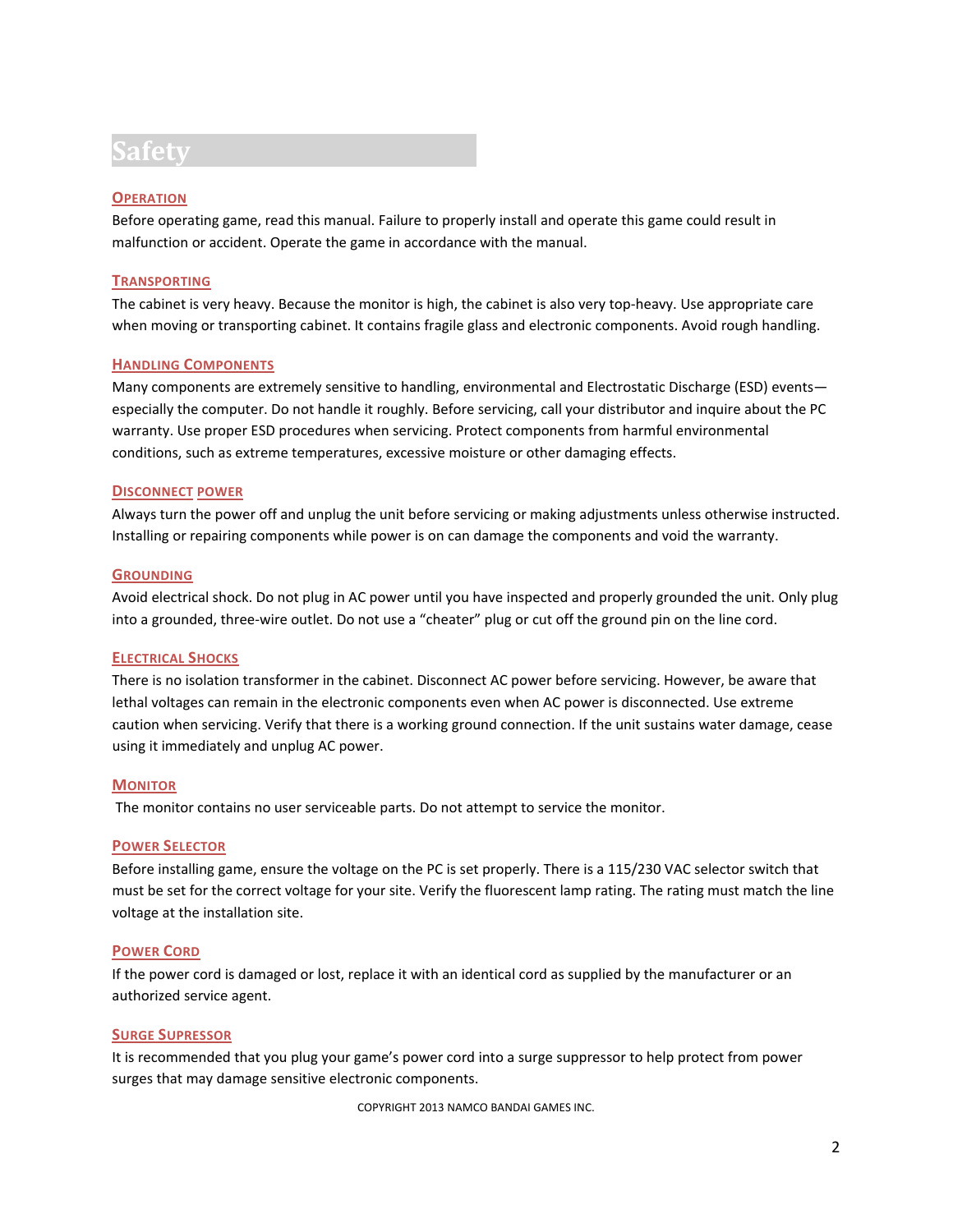#### **WATER AND OTHER LIQUID SOURCE**

Do not install game near sprinkler or other water jet sources. Do not use water jet to clean game. Keep minimum clearance behind game and wall for proper ventilation but also prevent access of liquid from spills and sprays from entering ventilation holes.

#### **CONNECTORS**

When servicing machine, ensure all connectors mate properly. If connectors do not slip in easily, do not force them. Connectors are often keyed and only connect one way. Check for correct orientation.

#### **COMPUTER**

The computer contains sensitive components, including a hard drive. Do not handle it roughly. Call your distributor before servicing its internal components. Ask about warranty information as it relates to the PC. Do not turn the PC power switch on or off. It should remain permanently in the ON position. Cycle AC power on or off with the cabinet power switch. A dongle has been inserted into one of the USB ports. This is required for game play. Do not remove the dongle except for troubleshooting purposes.

#### **FLUORESCENT TUBES**

A dropped fluorescent tube may break and implode. Shattered glass from the implosion can travel long distances and cause bodily injury. Use proper procedures when handling broken materials, as these items can contain hazardous material such as mercury or lead.

#### **HAZARD TO EPILEPTICS**

A small portion of the population has an epileptic condition that may cause seizures. Affected persons experience seizure while watching some television pictures or playing certain video games. People who have not had seizures may still have an undetected epileptic condition. If anyone in your family has experienced epilepsy symptoms (seizures or loss of awareness), consult your physical before using video games. While children play video games, a parent should observe. Be alert to the following symptoms: dizziness, altered vision, eye or muscle twitching, involuntary movements, loss of awareness, disorientation or convulsions. If you or your child experiences these symptoms, discontinue use immediately and consult your physician.

#### **MANUAL**

Keep this manual available and ready for use. If the game fails to function properly, turn off the machine and unplug the AC line cord. Contact your local distributor. Your warranty, when applicable, lasts 60 days from your purchase date. You may not reproduce this document or any of its contents without written authorization from Raw Thrills, Inc. or Play Mechanix™ Inc.

#### **SPECIFICATIONS**

For reasons such as performance, this product's specifications may change without notice. Federal patent, copyright and other intellectual property laws protect the content, devices and design of the game and its equipment.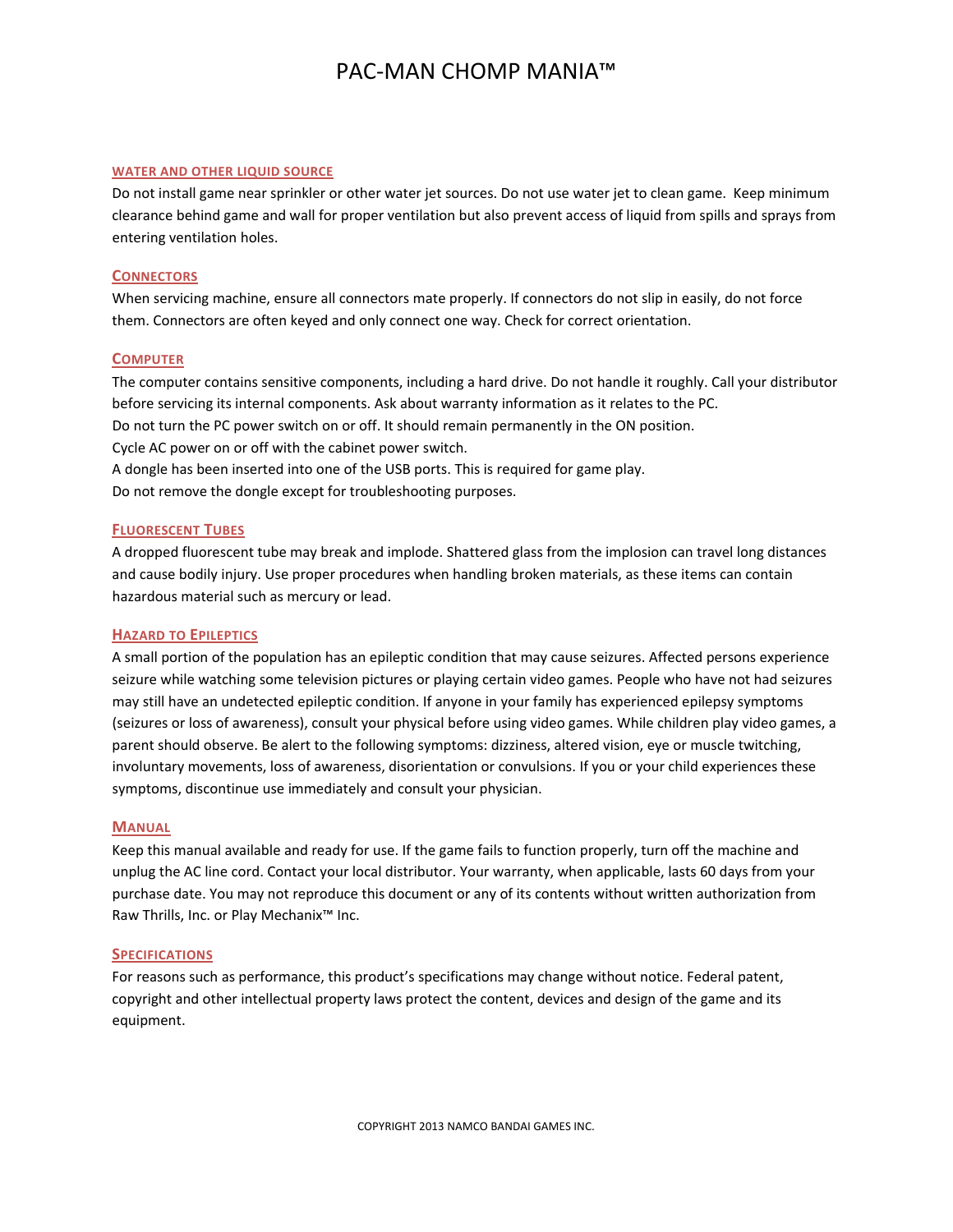### **Product Specifications**

### Electrical Power

United States, international and Japan Inrush AC Current: 7 Amps Operating AC Current: 5/2.5 Amps Voltage: 115/230 VAC 50/60Hz

### **Dimensions**

Height: 98" (2.48 meters) Width: 30" (.76 meters) Depth: 32" (.81 meters)

### **Temperature**

50° F to 104° F (10° C to 40° C)

### **Humidity**

Must not exceed 95% relative humidity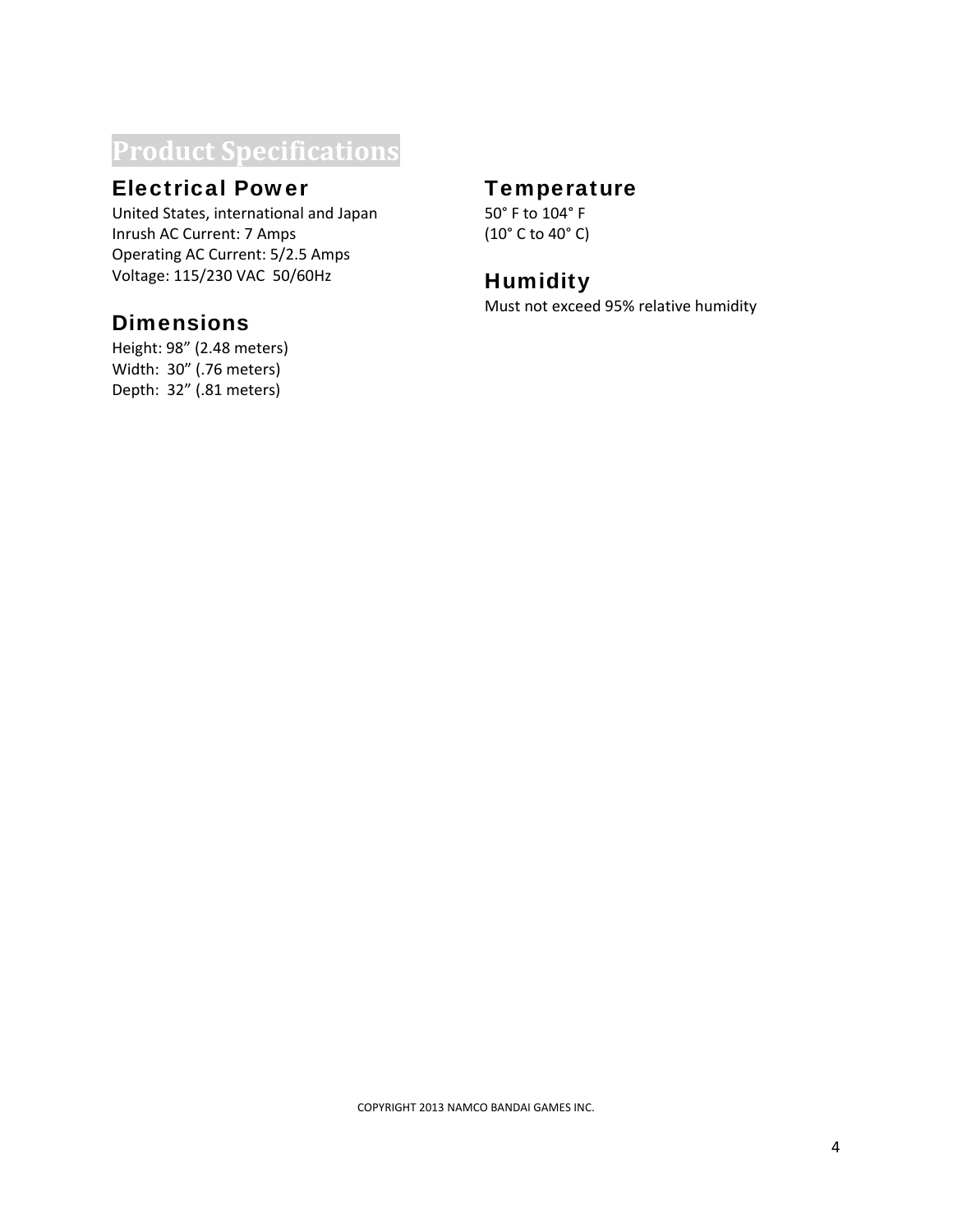### **Setup**

### Unpack Materials

- 1. Place the shipping crates on a flat, stable surface.
- 2. Cut the banding straps and remove the cardboard lids.
- 3. Lift off the large cardboard containers surrounding the front pedestal and monitor assemblies and remove any shipping cleats.
- 4. Remove the coin door key from the coin return slot.
- 5. Open the top coin door.
- 6. Locate the keys for the back door and the cash box door.
- 7. Open the cash box door and remove the cash box.
- 8. Check for shipping damage to the following:
	- Marquee and monitor
	- Cabinet decals
- 9. Check the AC line cord for visible signs of damage. *Pay particular attention to the plug and line cord insulation.*

### Check Electrical Settings

- 1. Verify the voltage in the nearest AC outlet.
- 2. Verify the AC outlet ground connection is present and working.
- 3. Open the back door of the monitor assembly.
- 4. Near the AC power transformer, verify the voltage selector switch is set to correct AC voltage.
- 5. Route the line cord so that the plug is near the AC outlet.
- 6. Replace the back door of the monitor assembly.

### Startup Game

- 1. Plug in line cord to AC outlet.
- 2. Turn the power switch to ON.
- 3. Check that no component is excessively hot or emitting foul odors.

If not, turn off AC power and disconnect line cord. Refer to the diagnostic section of this manual.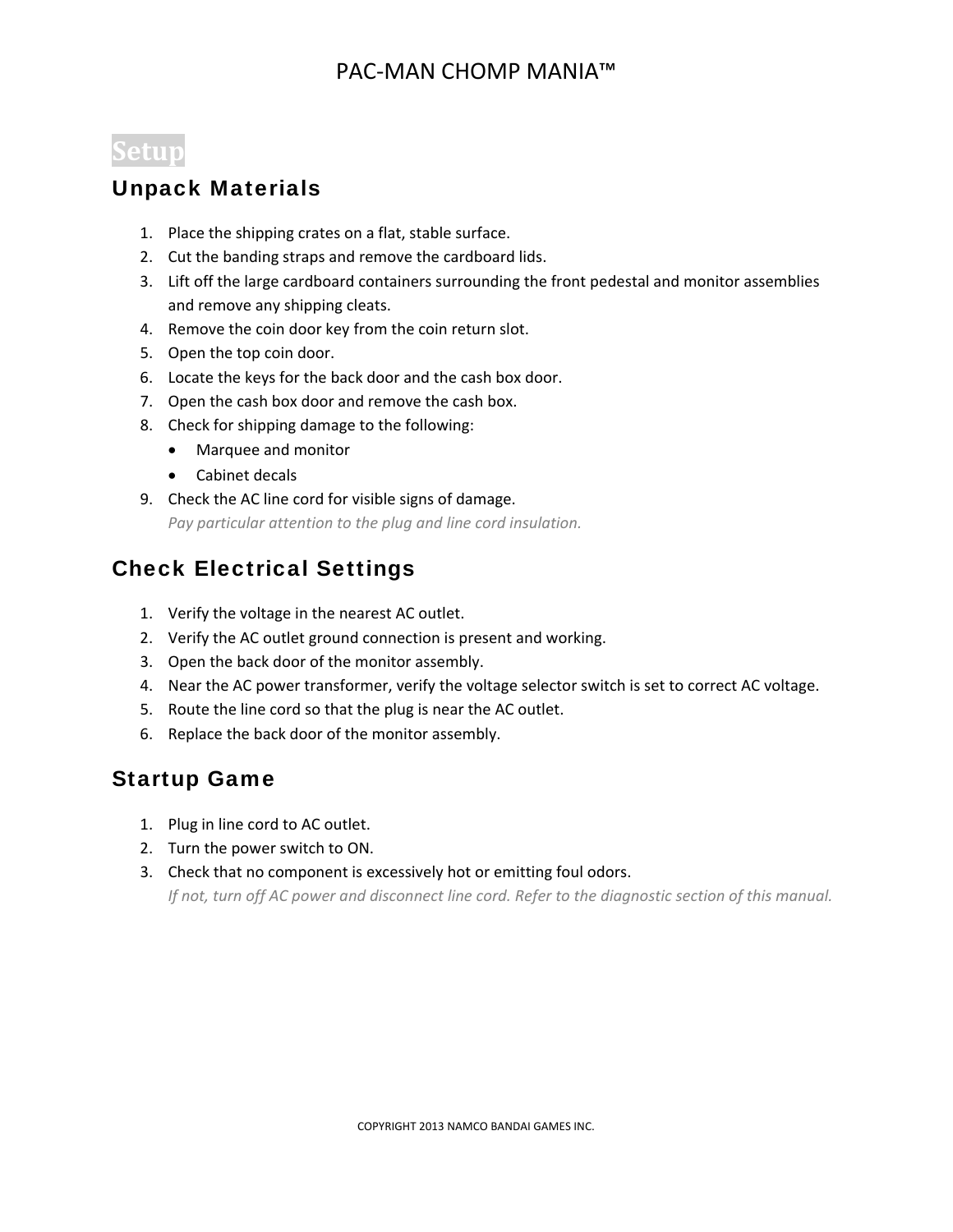### Diagnostics and Adjustments

The Service Button Panel has four buttons, three of which can navigate the menu system. But it is easiest to navigate with a Start button and trigger/grenade.



- Service Panel TEST/BACK button enters diagnostic system.
- Either Start button or SELECT button selects the highlighted option.
- Service Panel VOL DOWN button or moves down through menu or setting choices.
- Service Panel VOL UP button or moves up through menu or setting choices.
- Highlight and select Exit to return to previous screen.

An on-screen message acknowledges changes or when you exit a selection without making a change.

At the bottom of each screen there is a brief description of the menu option's function. A complete description is available here for all menu functions.

Instructions for completing your first calibration start on the next page.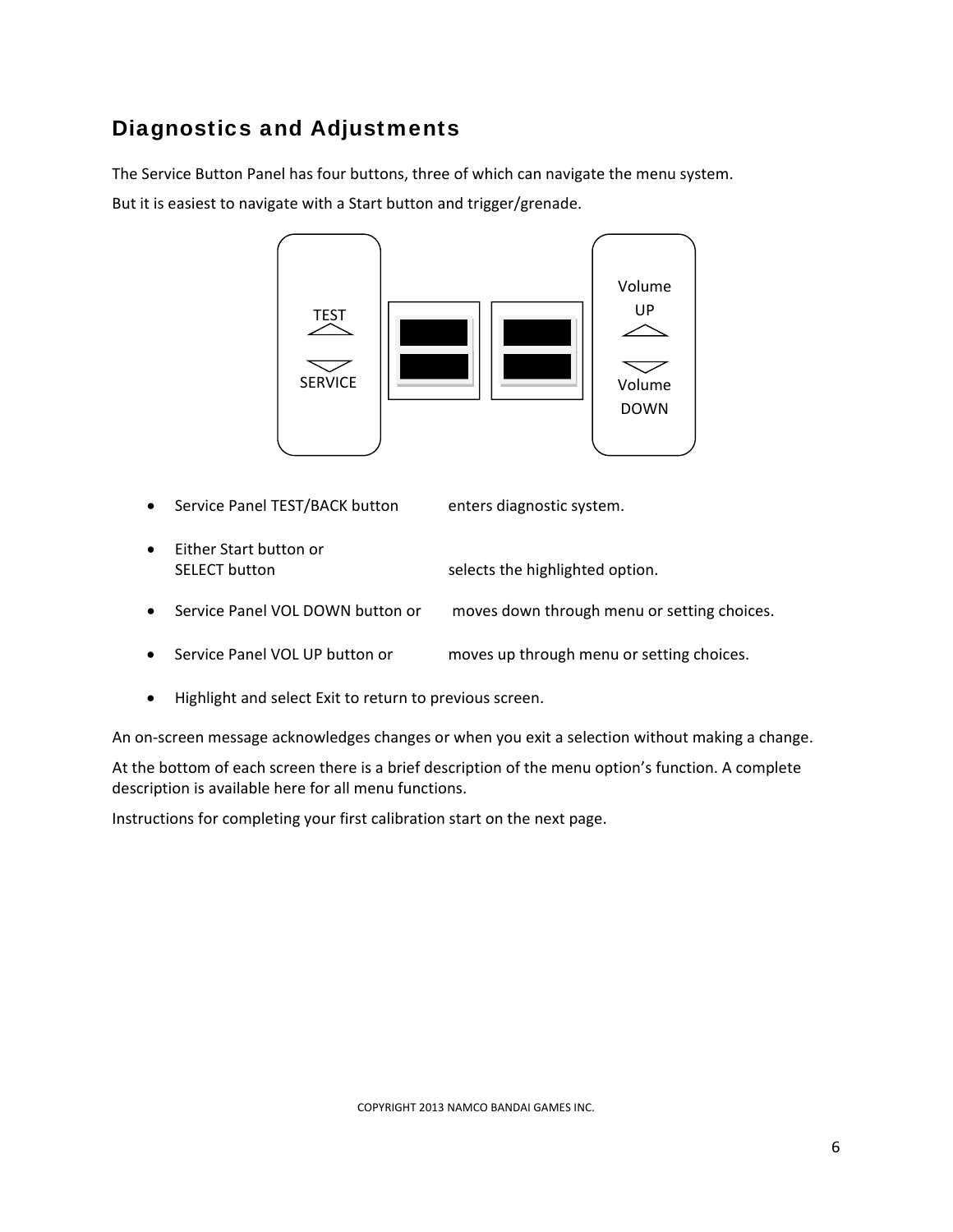### Basic Functional Test On Initial Power Up

See the Diagnostic Section for further information.

- 1. Enter the Switch Test menu and verify all switches function.
- 2. Enter the Screen Test menu and verify that video is acceptable.
- 3. Enter the Sound Test menu and verify the audio works and is not distorted.
- 4. Enter the Coin Meter Test menu and verify the operation of the coin meter.
- 5. Enter the Cabinet Lamps Test menu and verify that all cabinet lights work correctly.
- 6. Enter the Watchdog Test menu, which reboots the game.
- 7. Upon a successful reboot, you are ready to make adjustments to pricing, volume and other functions found in the Adjustments, Audits and Diagnostics section.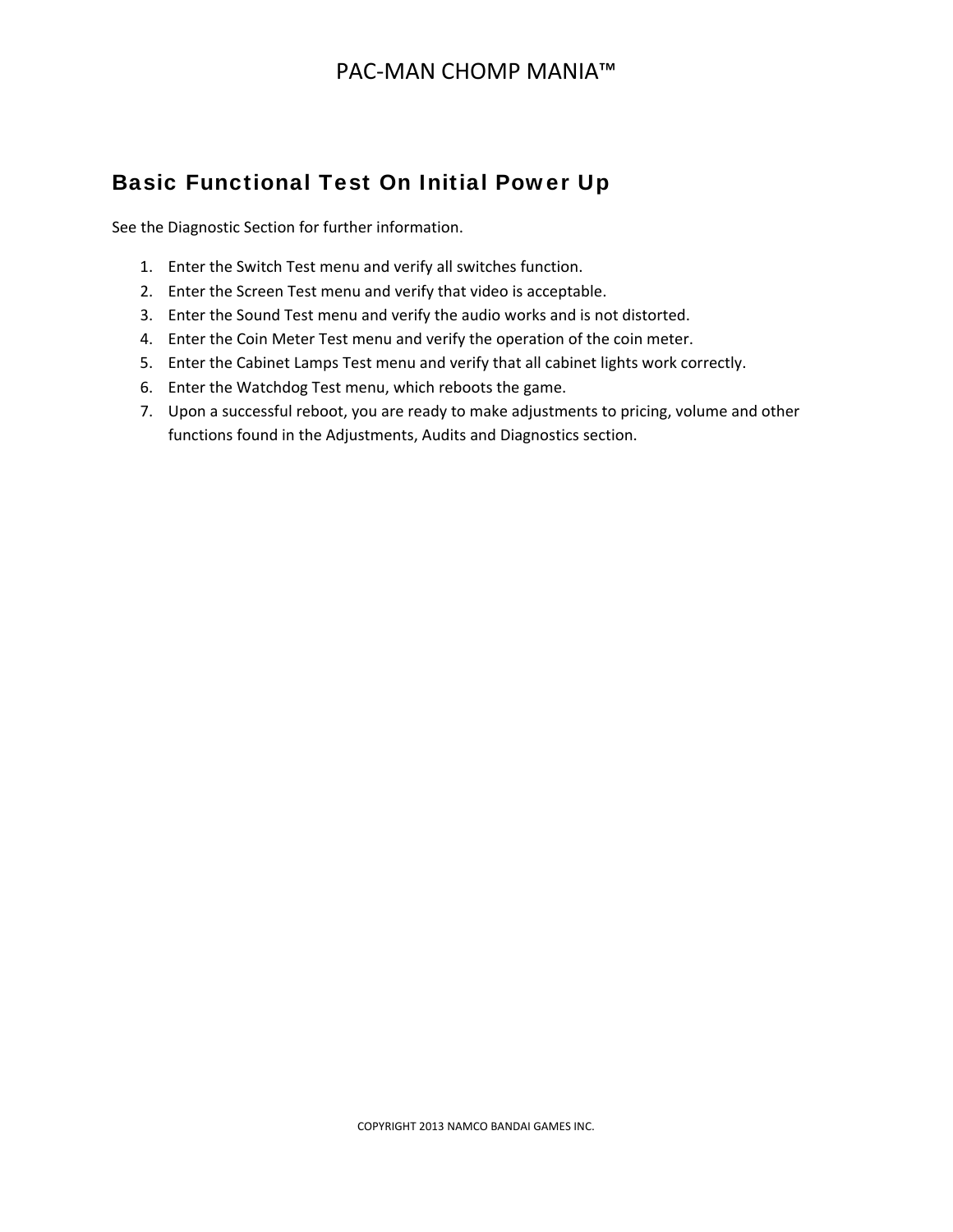### **Adjustments, Audits and Diagnostics**

### **Main Menu**

### MAIN MENU

DIAGNOSTICS COIN ADJUSTMENTS PAYOUT ADJUSTMENTS AUDITS COPY AUDITS TO USB VOLUME ATTRACT VOLUME ATTRACT MUSIC MODE TICKET TERMINOLOGY **EXIT** 

#### **Main Menu**

### **Diagnostics Menu**

This menu allows all game functions to be verified or diagnosed.

| <b>DIAGNOSTICS MENU</b>         |  |
|---------------------------------|--|
| <b>SWITCH TEST</b>              |  |
| <b>MONITOR TEST</b>             |  |
| <b>SOUND TEST</b>               |  |
| <b>COIN / TICKET METER TEST</b> |  |
| <b>TICKET DISPENSER TEST</b>    |  |
| <b>WATCHDOG TEST</b>            |  |
|                                 |  |
| <b>EXIT</b>                     |  |
|                                 |  |
|                                 |  |

You can improve collections by periodically verifying proper game function and operation.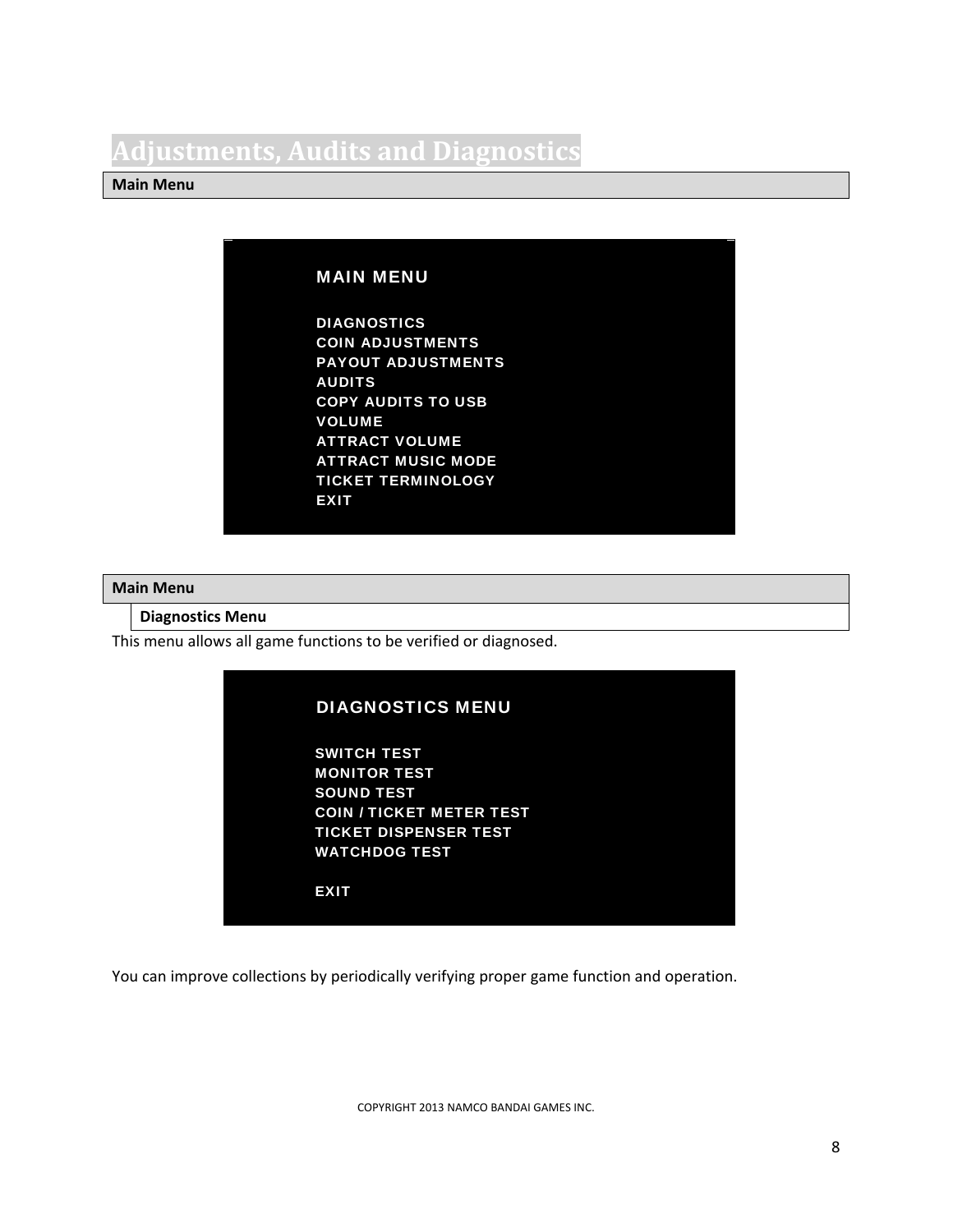**Main Menu**

**Coin Adjustments Menu**

This allows customization of coin values, currency denominations, bill pulse and swipe credits.

| <b>COIN ADJUSTMENT MENU</b> |                     |
|-----------------------------|---------------------|
| <b>CURRENCY TYPE</b>        | <b>SWIPES/COINS</b> |
| <b>COIN VALUE</b>           |                     |
| <b>COIN TO PLAY</b>         |                     |
| <b>COIN PER SWIP</b>        |                     |
| <b>COIN PER SWIPE PULSE</b> |                     |

#### **Main Menu**

#### **Payout Adjustments Menu**

This menu allows for customization of target payout percentage, ticket value. Changes will result in audits being reset.

| <b>PAYOUT ADJUSTMENT SETTINGS</b> |  |
|-----------------------------------|--|
| <b>PAYOUT PERCENTAGE</b>          |  |
| TICKET VALUE                      |  |
| TWO POINT TICKET                  |  |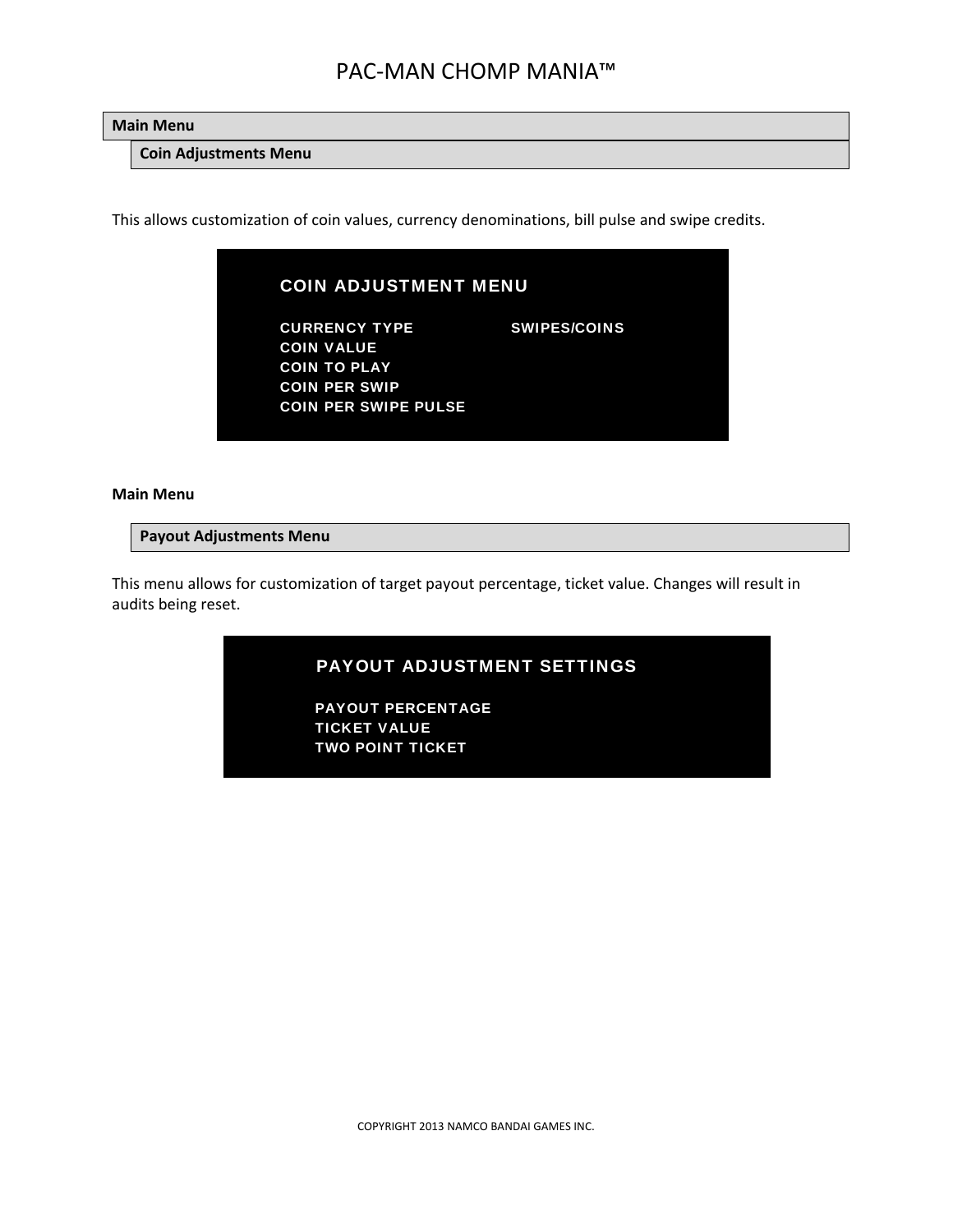**Main Menu**

### **Audits Menu**

Audit screens help assess game performance, find intermittent problems, decide whether to adjust game difficulty and free game award and help maximize game earnings.

| <b>AUDITS</b>        |
|----------------------|
| <b>SYSTEM AUDITS</b> |
| <b>COIN AUDITS</b>   |
| <b>PAYOUT AUDITS</b> |
| <b>GAME AUDITS</b>   |
|                      |
| <b>EXIT</b>          |
|                      |

#### **Main Menu**

**Resets**

| <b>RESETS MENU</b> |  |  |  |
|--------------------|--|--|--|
|                    |  |  |  |
|                    |  |  |  |

CLEAR COINS CLEAR TICKETS RESET AUDITS RESET ADJUSTMENTS FACTORY RESTORE CRC CHECK

**EXIT**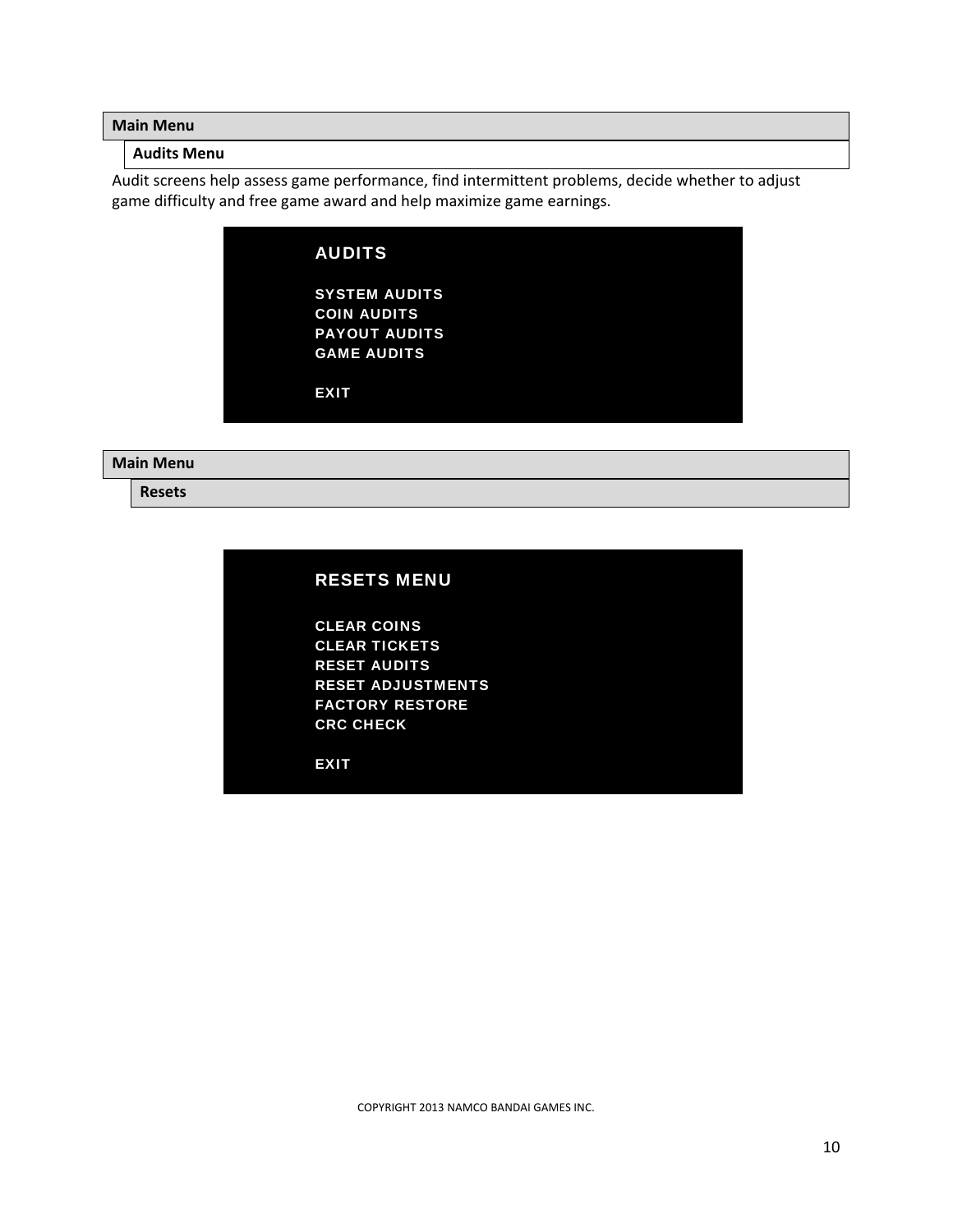### **Maintenance**

### Hard Drive Recovery

Symptoms requiring hard drive recovery include

- File Test reports bad or missing files.
- Game fails to finish loading during startup.
- After resetting the AC power, an error is reported.
- You are prompted to insert a boot DVD.
- **•** Erratic Game or Attract Mode.
- The following screen:



To identify corrupt files, press Test, choose System Test Menu and run the File Test.

The only way to repair corrupt files is to recover the hard drive, as detailed below.

#### **COMPUTER**

The computer contains sensitive components, including a hard drive. Do not handle roughly. Call your distributor before servicing its internal components. Ask about warranty information as it relates to the PC.

Do *not* use the PC on/off switch. Turn AC power on or off with the cabinet power switch.

- 1. With game and PC on, verify that the RIO board has power. If not, see Troubleshooting.
- 2. Open the Coin door.
- 3. Open the PC DVD‐ROM tray by reaching back to the PC and pressing the Open/Close button on the drive bay.
- 4. Insert the first of two restore DVDs (labeled *Disc 1*) into the tray.
- 5. Close the tray by pressing the Open/Close button again.
- 6. Turn cabinet power switch to OFF. Wait 30 seconds.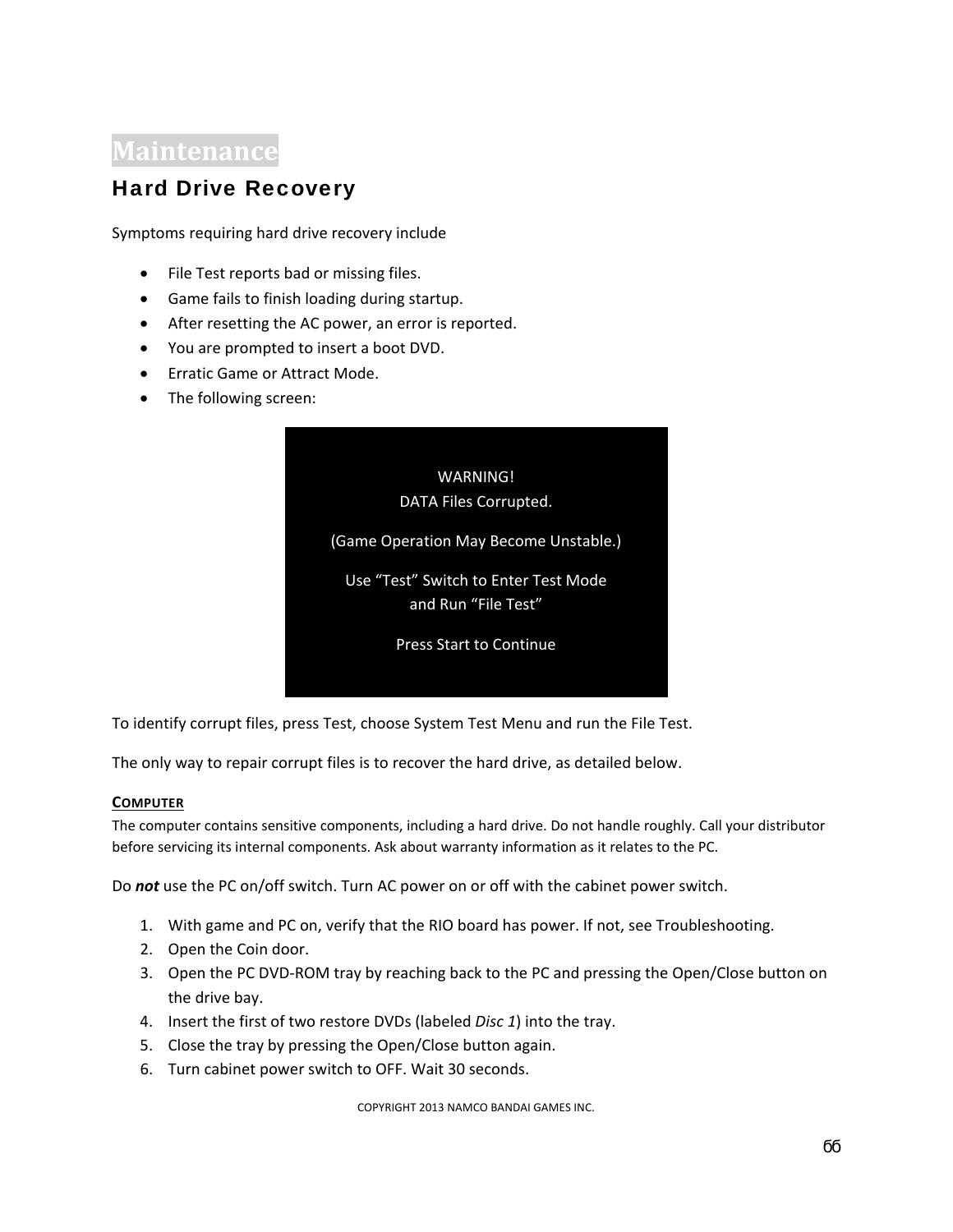- 7. Turn cabinet power switch to ON.
- 8. Recovery begins automatically when PC boots up.
- 9. If recovery does not begin, check to ensure disc is inserted correctly and is not damaged.
- 10. Initial software loading may take several minutes. Check progress periodically.

```
Do not interrupt power or reset the game during recovery.
```
- 11. At some point, the game will eject *Disc 1* and prompt you to insert *Disc 2*. Swap discs and close the tray.
- 12. When software has been loaded, a message indicates that restore is complete. When instructed to remove *Disc 2*, open DVD‐ROM drive tray and remove *Disc 2*.
- 13. Turn cabinet power switch off.
- 14. After 30 seconds, turn cabinet power switch on.
- 15. Game will reboot and enter calibration mode.

### BIOS Settings/Power Management

### **NOTICE**

The PC ships with correct BIOS settings. Making changes to the BIOS different from the description below may adversely affect game functions.

This BIOS setting lets the PC automatically power up. With the setting enabled, the PC reboots when it detects AC power. This eliminates the need to manually turn the PC back on after power disruption.

Do *not* use the PC on/off switch. Turn AC power on or off with the cabinet power switch.

- 1. Turn cabinet power switch off.
- 2. Open rear of cabinet.
- 3. Connect a USB keyboard to the PC.
- 4. While holding the Delete key on the keyboard down, turn cabinet power switch on.
- 5. When the BIOS menu screen appears, make the following adjustments.

| Advanced BIOS Features > APIC Mode  Disabled             |  |
|----------------------------------------------------------|--|
|                                                          |  |
| Advanced Chipset Features > PMU > CPU Frequency  [200.0] |  |
| Power Management Setup > PWRON After PWR-Fail [On]       |  |

- 6. Follow instructions on screen to save and exit.
- 7. PC will reset and load the game.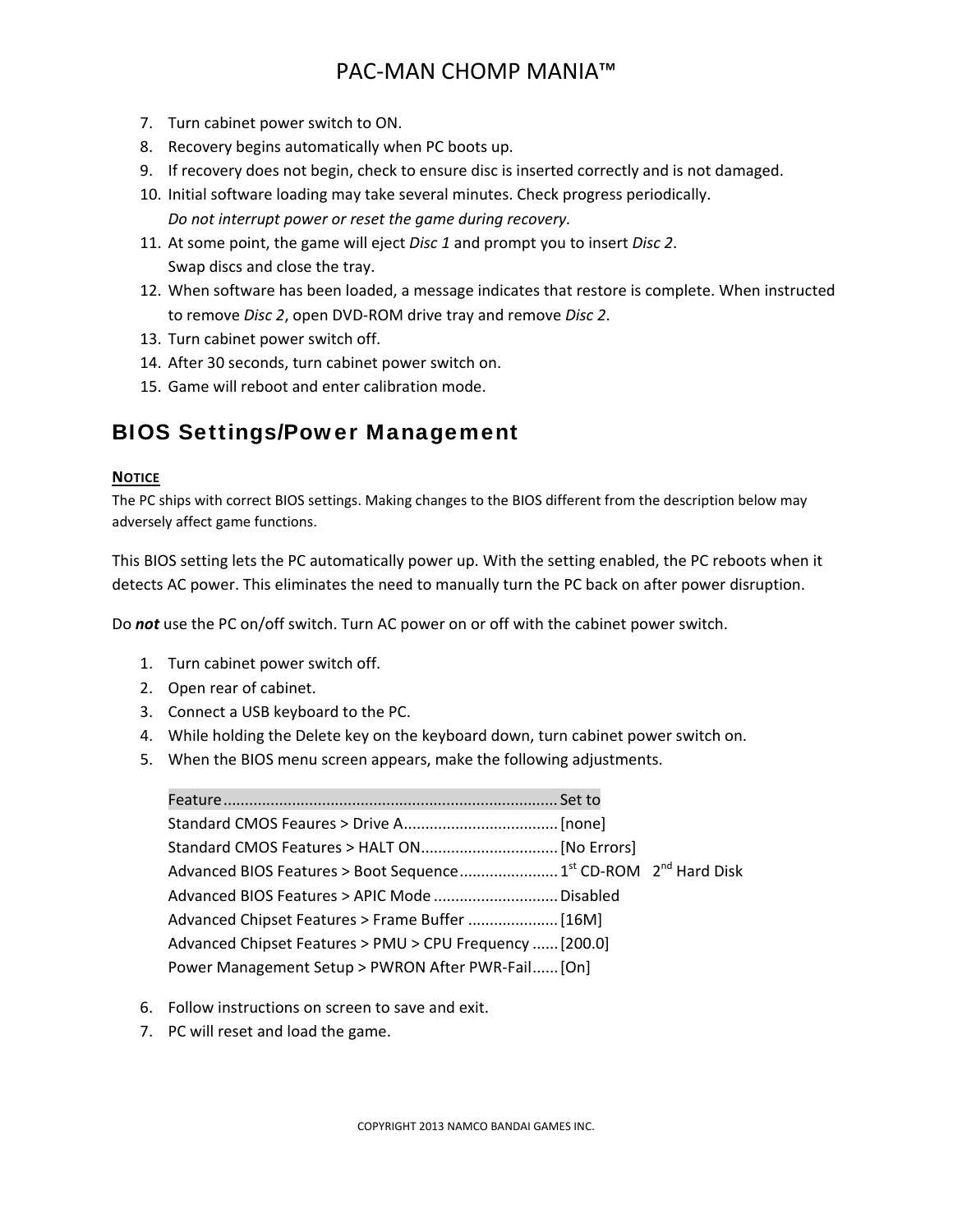# ELECTRICAL DIAGRAM AND MECHANICAL ILLUSTRATIONS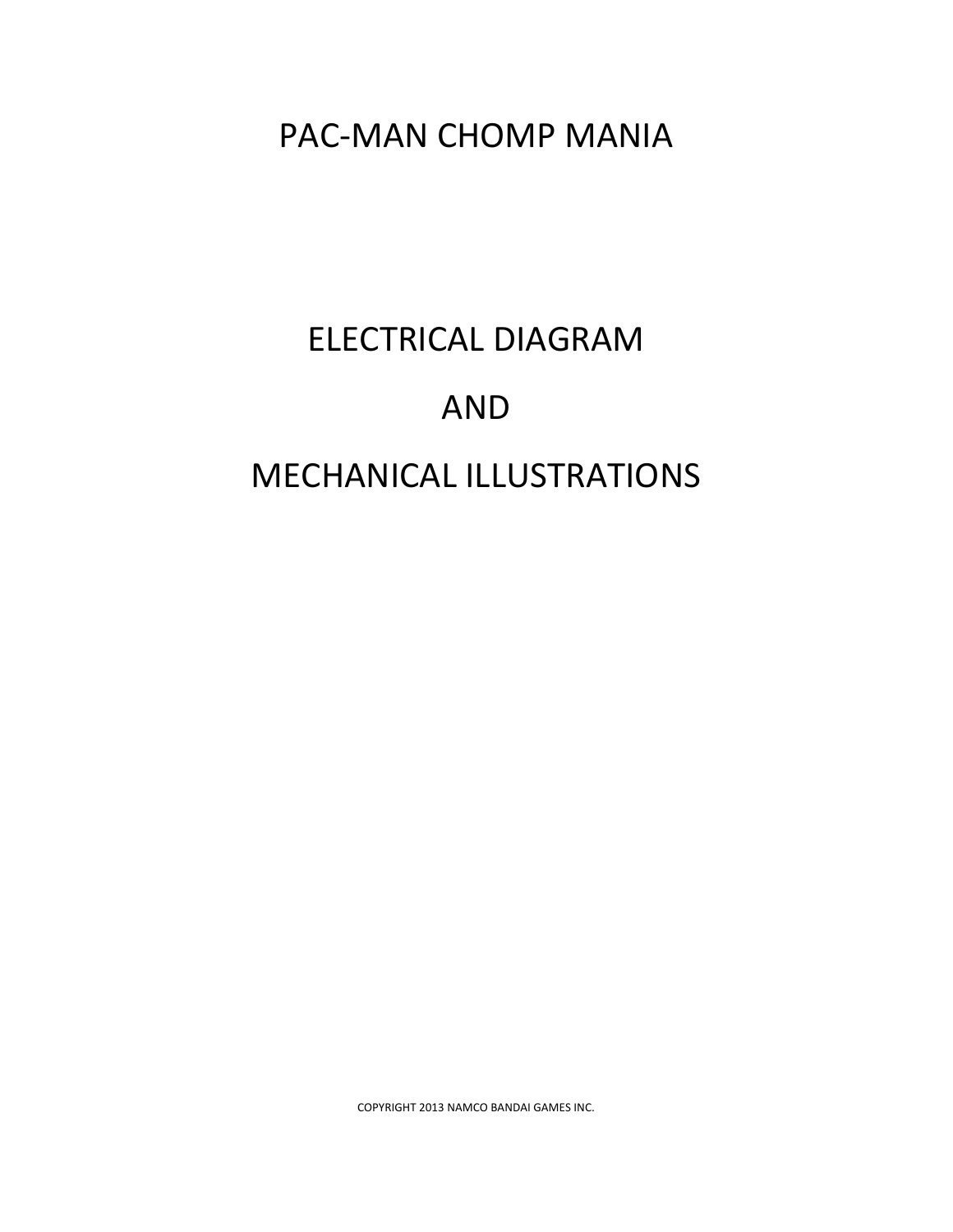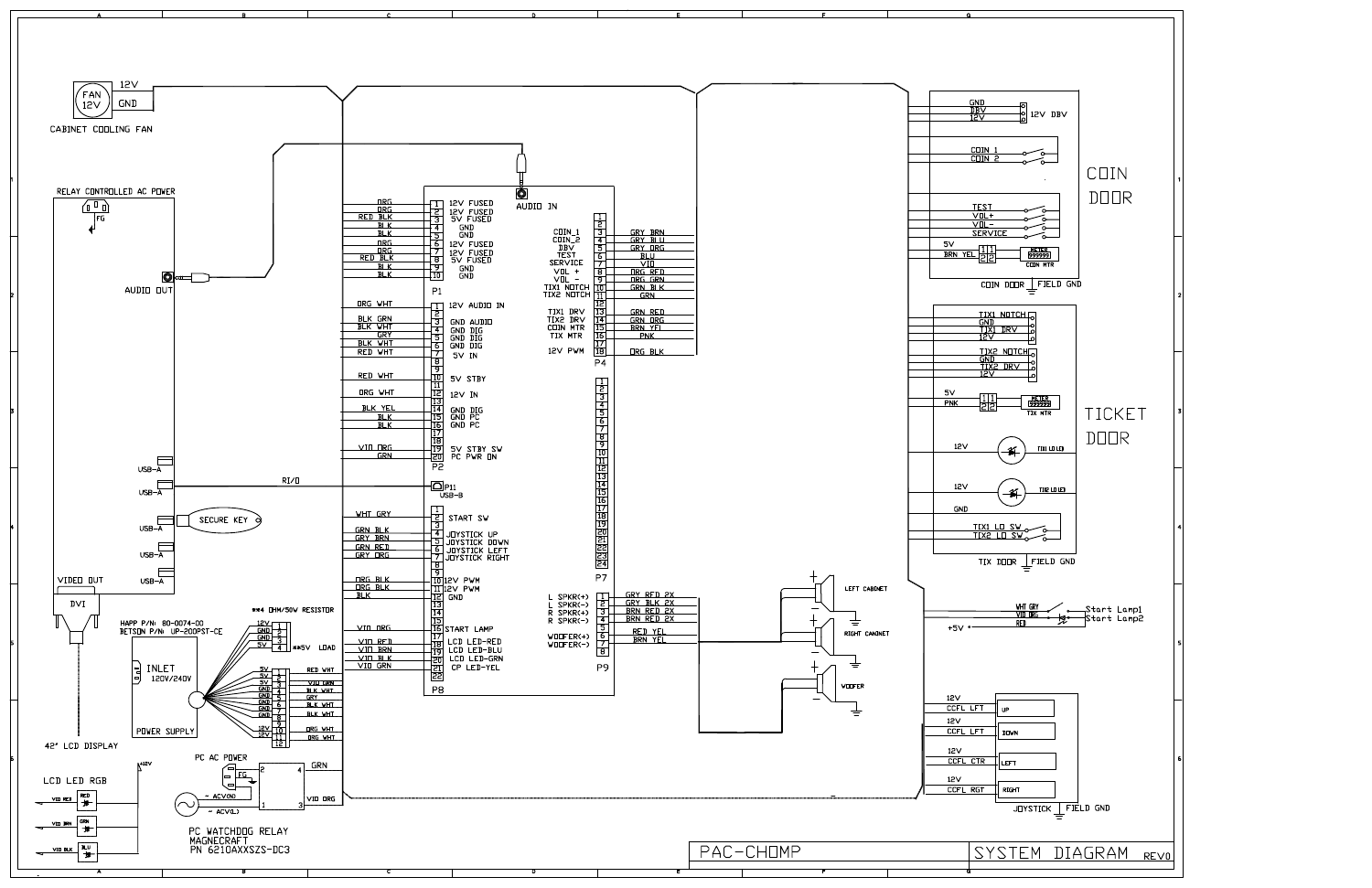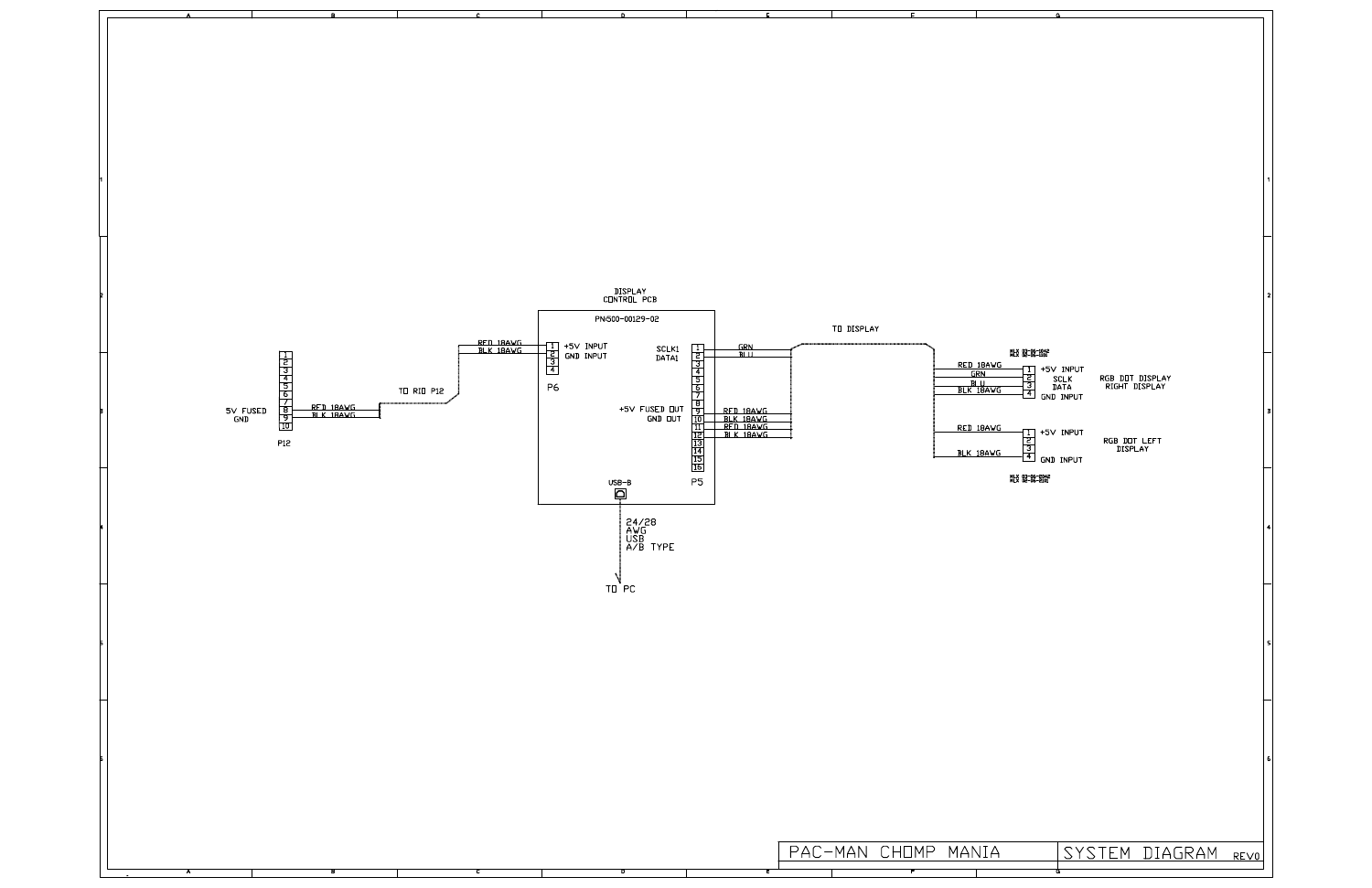

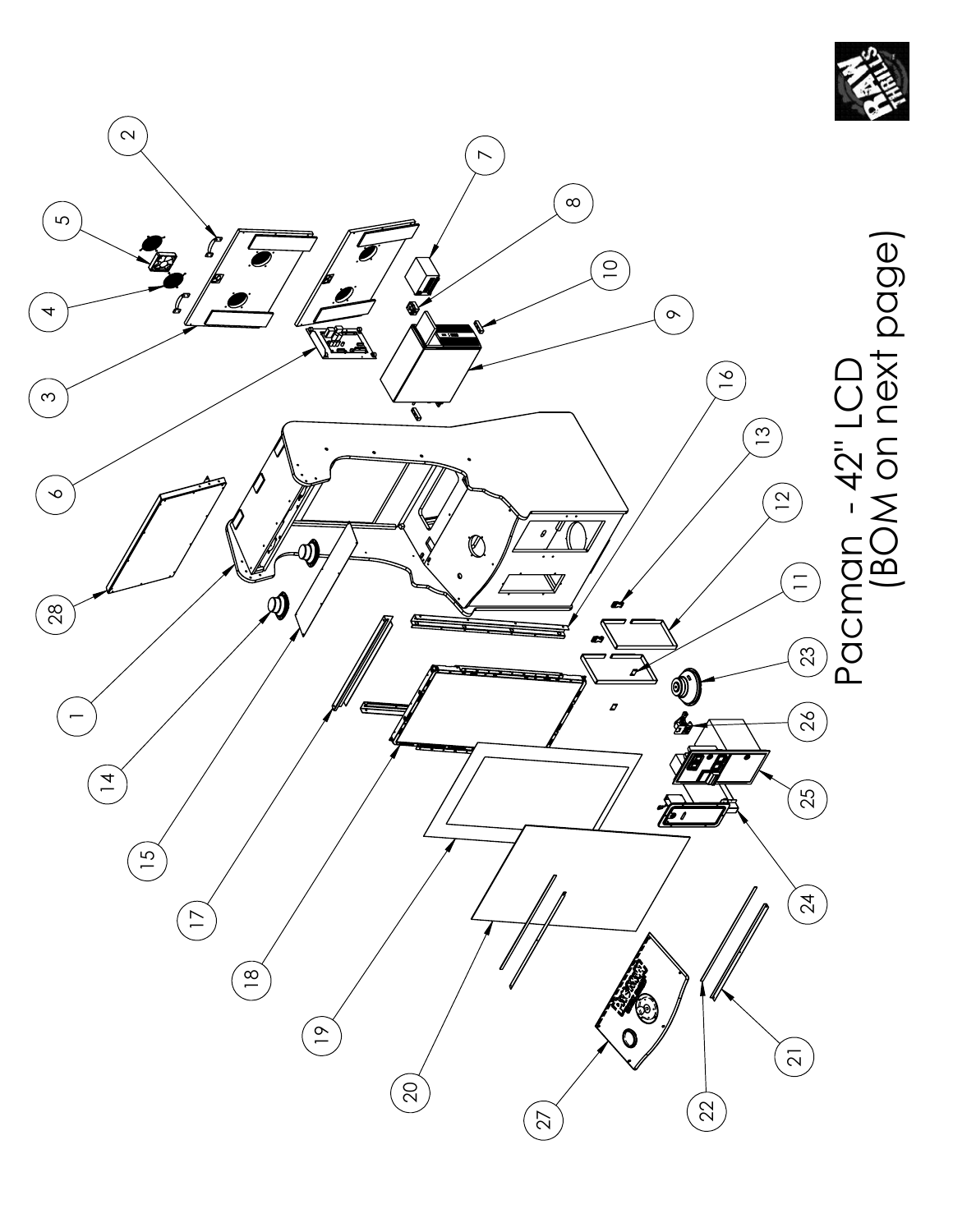## **Pacman - 42" LCD: BOM**

| <b>ITEM</b><br>NO. | <b>PART NUMBER</b>                         | <b>DESCRIPTION</b>                                                                      | QTY.           |
|--------------------|--------------------------------------------|-----------------------------------------------------------------------------------------|----------------|
|                    | 601-00630-01                               | Pacman 42" LCD Cabinet                                                                  |                |
| $\overline{2}$     | 600-01110-01                               | McMaster-Carr: Black Handle (1646A16)                                                   | $\overline{2}$ |
| 3                  | 601-00634-01                               | Pacman - Lower Back Door (Assembled)                                                    | $\overline{2}$ |
| 4                  | 800-00001-00                               | 120mm Wire Fan Guard                                                                    | $\overline{2}$ |
| 5                  | 820-00012-00                               | Cooling Fan(standard size): 12VDC, 3W, 80CFM                                            | $\mathbf{1}$   |
| 6                  | <b>RIO-Hardware Assy</b>                   | RIO Assembly (with Mounting Plate)                                                      | $\mathbf{1}$   |
| $\overline{7}$     | 2-1-02-00-00-017                           | APS Power Supply (Bracket #90-AP188)                                                    | $\mathbf{1}$   |
| 8                  | 800-00040-01                               | Magnecraft - Solid State Relay - 6210AXXSZS-DC3<br>$(6210DSX-1)$                        | $\mathbf{1}$   |
| 9                  | HP6005                                     | (or approved equivalent PC)                                                             | $\mathbf{I}$   |
| 10                 | 601-00580-01                               | PC Wood Cleat                                                                           | $\overline{2}$ |
| 11                 | 600-00891-01                               | Securing Nylon Strap Plate                                                              | $\overline{2}$ |
| 12                 | 87425K76 (56 length)                       | McMaster-Carr: Nylon Strap 0.075" Thick, 1"<br>Width, Black (56" Length)                | $\overline{2}$ |
| 13                 | 29705T86                                   | McMaster-Carr: Plastic Buckle for Webbing NO<br>Sew Squeeze-Release for 1" Wide Webbing | $\overline{2}$ |
| 14                 | 2-1-10-00-00-000                           | Goldwood: 5.25", 8 Ohm Full Range Speaker                                               | $\overline{2}$ |
| 15                 | 600-01103-01                               | Pacman - Perforated Speaker Grill Cover                                                 | $\mathbf{1}$   |
| 16                 | Monitor_Mounting_Bracket_&_<br>Light_Assy  | Pacman - Monitor Mounting Bracket Assembly                                              | $\overline{2}$ |
| 17                 | Above_Monitor_Light_Bracket<br><b>Assy</b> | Pacman - Above Monitor Light Assembly                                                   |                |
| 18                 | 809-00004-01                               | 42" LCD Assembly                                                                        |                |
| 19                 | 606-00814-01                               | Pacman - Monitor Frame Translite                                                        |                |
| 20                 | 600-01048-01                               | <b>Pacman - Monitor Glass</b>                                                           | $\mathbf{1}$   |
| 21                 | 600-01053-01                               | Pacman - Monitor Glass Retainer (2)                                                     | $\overline{2}$ |
| 22                 | Foam_Tape_.125Tx.625wx28.4<br>375L         | Single Sided Foam Tape (1/8" Thick, 5/8" Wide, 28<br>7/16" Long)                        | $\overline{2}$ |
| 23                 | 2-1-18-00-00-000                           | Goldwood: 8" Woofer, 4 Ohm, Poly-Mica Cone                                              | 1              |
| 24                 | 800-00043-01                               | Happ: Ticket Dispenser Door Assembly                                                    | 1              |
| 25                 | 800-00005-01                               | Happ: Mid-Width Coin Door Assembly                                                      |                |
| 26                 | 810-00053-01                               | <b>Test Service Button Assy</b>                                                         |                |
| 27                 | PacPot_CP_Assy                             | Pacman - Control Panel Assembly                                                         | $\mathbf{1}$   |
| 28                 | Pacman_Marquee_Assy                        | Pacman - Marquee Assembly                                                               | 1              |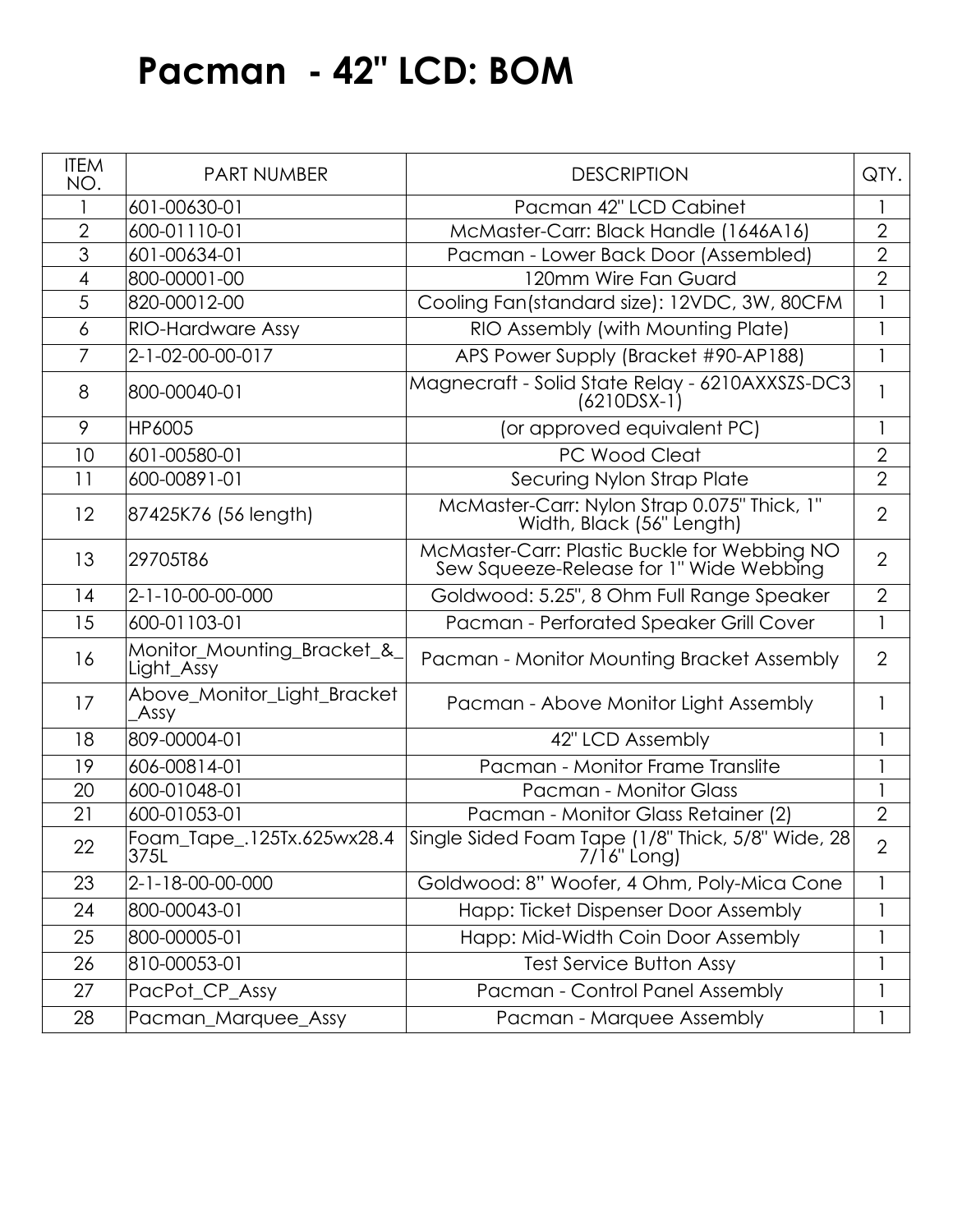| Pacman - Hinged Marquee Box<br>PART NUMBER |
|--------------------------------------------|
| 608-00164-01                               |
| 603-00580-01                               |
| 500-00093-01 (65CM)                        |
| 500-00132-01                               |
| 606-00815-01                               |
| 0-6010-009                                 |
| 500-00129-02                               |

 $\overline{\phantom{0}}$ 

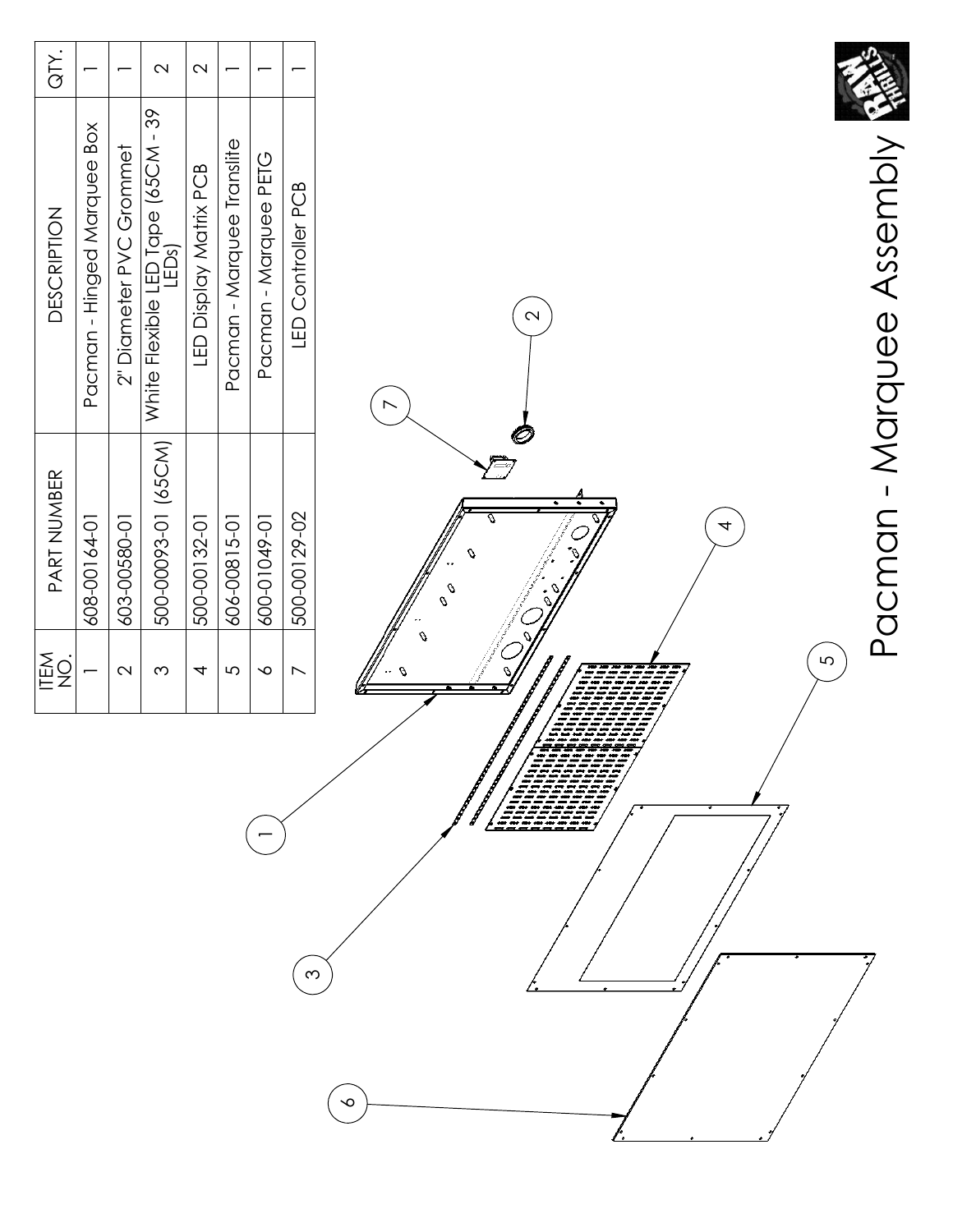

 $\overline{\phantom{0}}$ 



| QTY.                    |                                  |                                                          |
|-------------------------|----------------------------------|----------------------------------------------------------|
| <b>DESCRIPTION</b>      | Pacman - Joystick Mounting Plate | Happ: Super Joystick 4 Way W/<br>43MM Yellow Bubbly Ball |
| PART NUMBER             | 600-01061-01                     | 800-00042-01                                             |
| $\frac{1}{2}$<br>下<br>三 |                                  |                                                          |

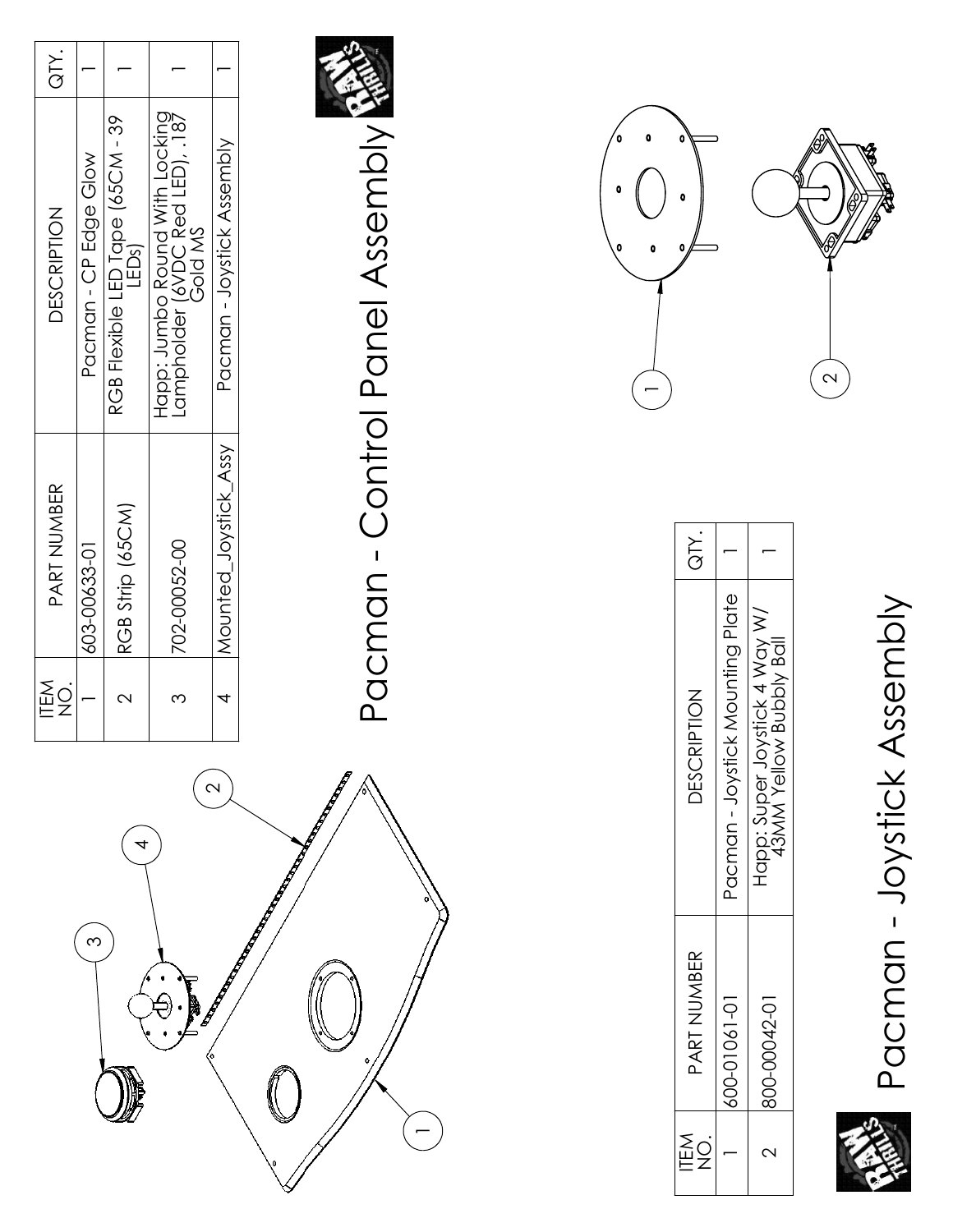| $\sum_{i=1}^{n}$ |                                   |                                       |
|------------------|-----------------------------------|---------------------------------------|
| DESCRIPTION      | Pacman - Monitor Mounting Bracket | RGB Flexible LED Tape (95CM - 57<br>Ğ |
| PART NUMBER      | 00-01055-01                       | RGB Strip (95CM)                      |
| NEN<br>T         |                                   | $\scriptstyle\sim$                    |

 $\overline{\phantom{0}}$ 

 $\sim$ 



**Pacman - Monitor Mounting Bracket Assembly** Pacman - Monitor Mounting Bracket Assembly





| iY.<br>ƏTY.        |                                                |                                                      |
|--------------------|------------------------------------------------|------------------------------------------------------|
| <b>DESCRIPTION</b> | Pacman - Above Monitor Light<br><b>Bracket</b> | RGB Flexible LED Tape (65CM - 39<br>LED <sub>S</sub> |
| PART NUMBER        | 500-01056-01                                   | RGB Strip (65CM)                                     |
| ITEM               |                                                |                                                      |

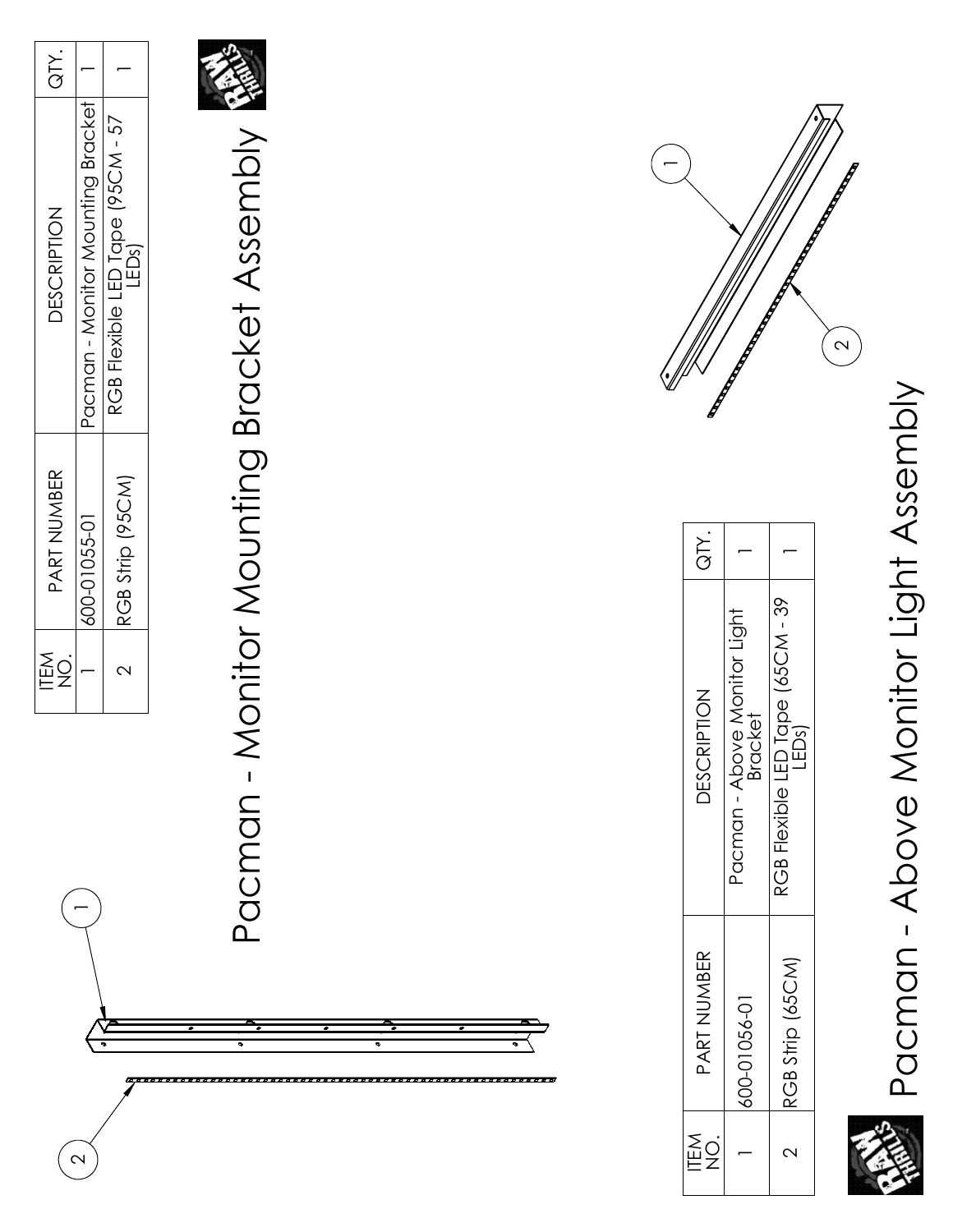